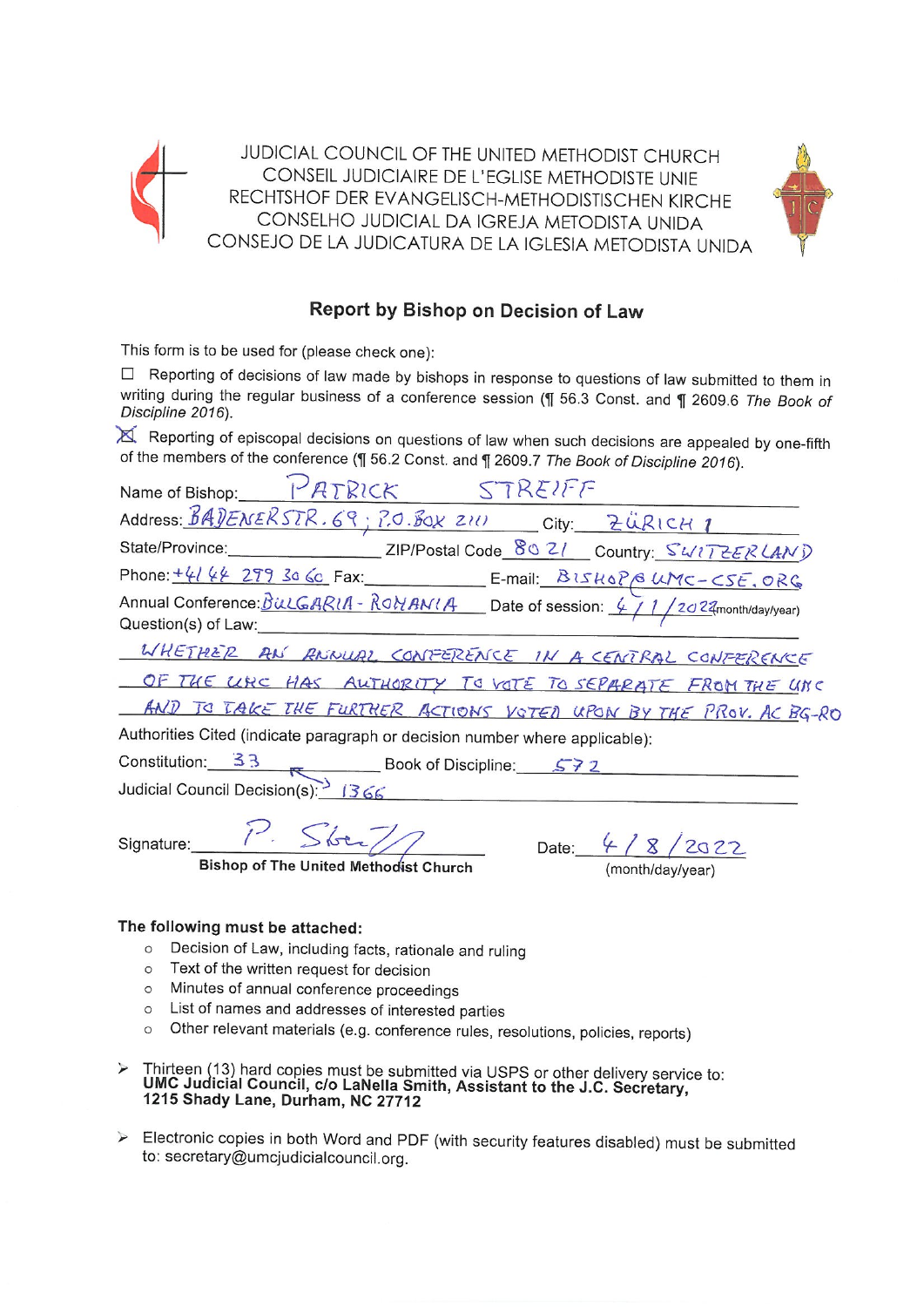

Evangelisch-methodistische Kirche Gebiet von Mittel- und Südeuropa Eglise Méthodiste Unie Région de l'Europe du Centre et du Sud United Methodist Church Area of Central and Southern Europe

**Bischof Dr. Patrick Streiff** Badenerstrasse 69 Postfach 2111 CH-8021 Zürich 1  $\pi$  +41-44-299 30 60 ⊠ bischof@umc-cse.org

> To the Judicial Council of The United Methodist Church

Zurich, April 8, 2022

# **Question of Law / of legality of action Request for expedite processing!**

## **1. Introduction**

**The Question of Law on which I am ruling is whether an annual conference in a central conference of the United Methodist Church has authority to vote to separate from the UMC and to take the further actions voted upon by the Provisional Annual Conference Bulgaria – Romania.** 

### **Summary:**

**The Provisional Annual Conference of The United Methodist Church (UMC) in Bulgaria and Romania was held from March 31st to April 2nd in Varna, Bulgaria, under my leadership as Bishop of the Central Conference of Central and Southern Europe.** 

**The members of the Provisional Annual Conference of The United Methodist Church in Bulgaria and Romania – without legal basis in the** *Book of Discipline***, and under the leadership of Superintendent Daniel Topalski – voted unanimously in favor of separating from the United Methodist Church and joining the Global Methodist Church at its creation on May 1st, 2022.** 

#### **Extended Narrative:**

The *Book of Discipline* allows an Annual Conference in a central conference to vote on leaving the UMC (Paragraph 572), but such vote then needs to go through a process of approval and validation as outlined in said paragraph.

#### Prior to the conference:

Upon the request of the Superintendent of Bulgaria, Rev. Dr. Daniel Topalski, I sent him an official letter of invitation to the Provisional Annual Conference on February 17. Such letter is needed because of the planned change of superintendent and chairperson of the church council which needs to be registered at the civil Court, following the appointments at the annual conference 2022. The change of superintendent who is ex officio the legal representative of the church, led to the need to elect an additional clergy person as member to the church council which was done on March 31, evening session, by the Bulgarian members. This action then has to be reported to the civil court.

But it also allowed – what I only realized later – that at the same time the statutes of the church may be changed and submitted to the court.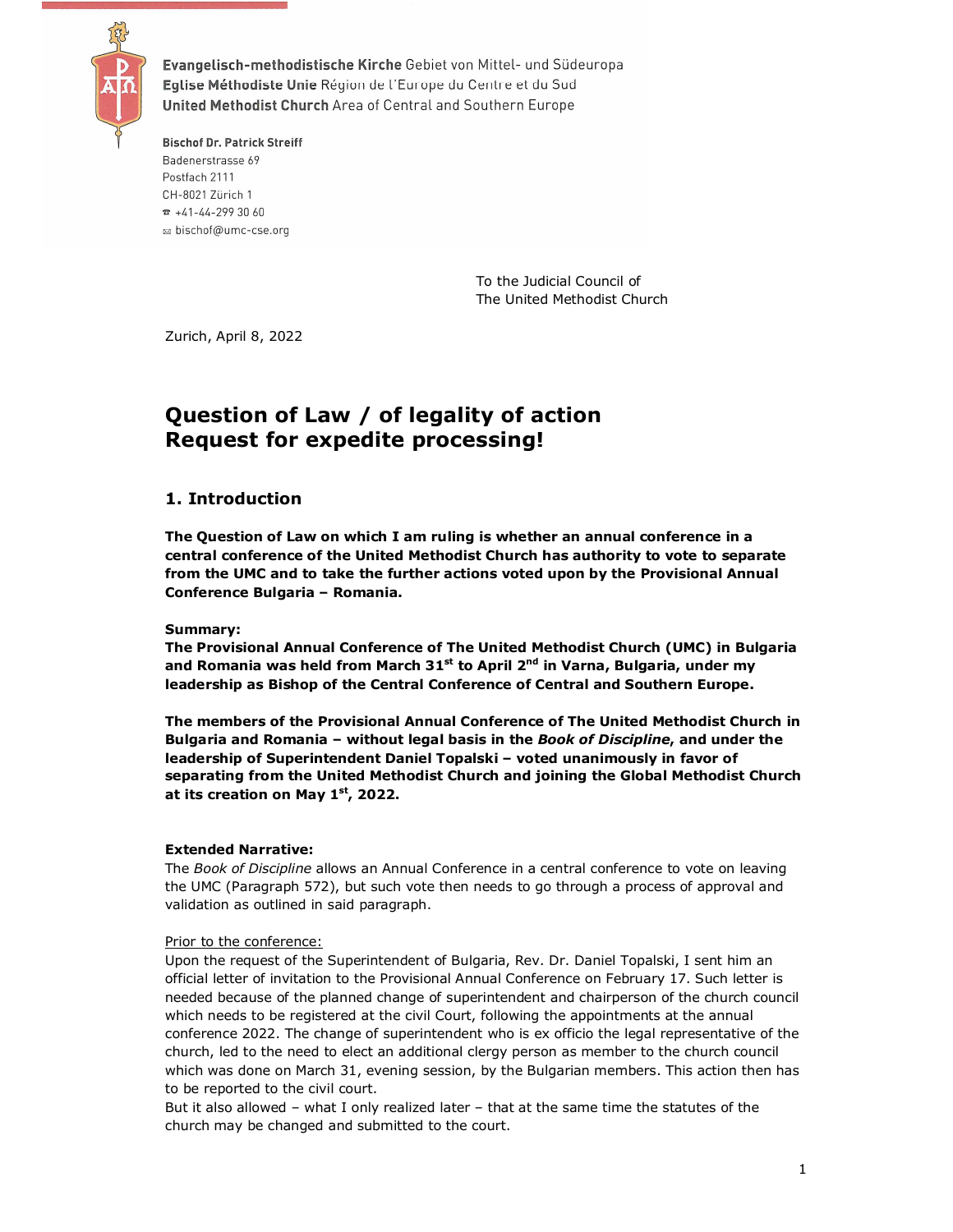At a cabinet meeting for organizing the annual conference on March 11, I heard for the first time that the annual conference Bulgaria-Romania intends to separate from the UMC. I shared with the cabinet that such action can only be based on par. 572 of the BOD. In a subsequent meeting on March 16, I explained to the cabinet the process according to par. 572 and that the Judicial Council Decision 1366 does not give a legal basis for voting on a separation. On March 21, Superintendent Daniel Topalski sent me a document (cf. Attachment #1) outlining why they do not want to propose a motion based on par. 572, but based on JC Decision 1366, and that he will send the text of the motion "later this week".

Not yet having received a motion, I asked back on March 28 and explained again that such motion could only be based on par. 572, and – if it does not follow par. 572 -would need to be ruled out of order for lack of legal basis in the BOD. Superintendent Daniel Topalski wrote me back: *"Tomorrow I will send you the motion. You certainly may rule it out of order but this is not the end of the story. The bishop cannot silence the Annual Conference so easily and you know that. Otherwise, there is no need of division of powers or judicial control. / I don't want you to take it personally. We don't want to offend you - it is a matter of principal for us."*  On March 29, Daniel Topalski sent me the text of the resolution in English and Bulgarian (cf. Attachment #2 with Bulgarian original; #3 with English translation by Rev. Margarita Todorova). However, I discovered only later, during the meeting of April  $1<sup>st</sup>$ , chaired by him, that the Bulgarian delegates had received a second motion for changing the legal statute of the UMC in Bulgaria.

All delegates of the Annual Conference had received the resolution for separating from the UMC and joining the Global Methodist Church before the opening of the conference. The resolution explicitly states that the separation shall not be based on paragraph 572.

#### At the session of the Provisional Annual Conference:

In the session of the Provisional Annual Conference on April 1st, 2022, presided by me, the said resolution was introduced. The minutes of the annual conference are attached (cf. Attachment #4 with Bulgarian original; #5 with provisional translation into English by DeepL). As presiding bishop, I explained to the Provisional Annual Conference that there is no other legal basis in the *Book of Discipline* for a separation than par. 572. Therefore, the annual conference would not be able to vote on the resolution as presented and I would need to rule it out of order because of lack of legal basis. I also explained the interpretation of Judicial Council Decision 1366. I further explained that whatever becomes a question of law needs to be reported to the Judicial Council, with pending effect on any further action.

As I was informed before the session, and as the minutes of conference show, the members deliberately did not want to ask a question of law and argued that my ruling of the resolution as "out of order" is only a parliamentary ruling and can be overturned by them.

As the annual conference persisted to vote on the ruling  $-$  and unanimously overturned it  $- I$ told to the annual conference that I have to report it to the Judicial Council as a question of law and that this has pending effect on the resolution and ends all deliberations on this topic as an official session of the annual conference. Thereafter, I left the chair of presider and sat down in the assembly.

Thereafter the assembly elected Superintendent Daniel Topalski as chairperson for deliberating this item. The assembly discussed the resolution and, in the end, voted unanimously in favor of it, without any changes. Then, still under the leadership of Superintendent Daniel Topalski, the Bulgarian members of the assembly voted on the change of statutes of the church in Bulgaria (cf. Attachment #6 with Bulgarian original; #7 with translation into English by Rev. Margarita Todorova). It also was a unanimous vote. Then everyone went to the coffee break.

I received the text of the statutes only after the end of the assembly and discovered only afterwards, that article 7.2 of the statutes – as civil law – request that the Bishop, if prevented, has to authorize another person for presiding.

The regular session of the annual conference continued after the coffee break, with previously planned meetings in small groups, then in the afternoon with me as bishop presiding on the other agenda items.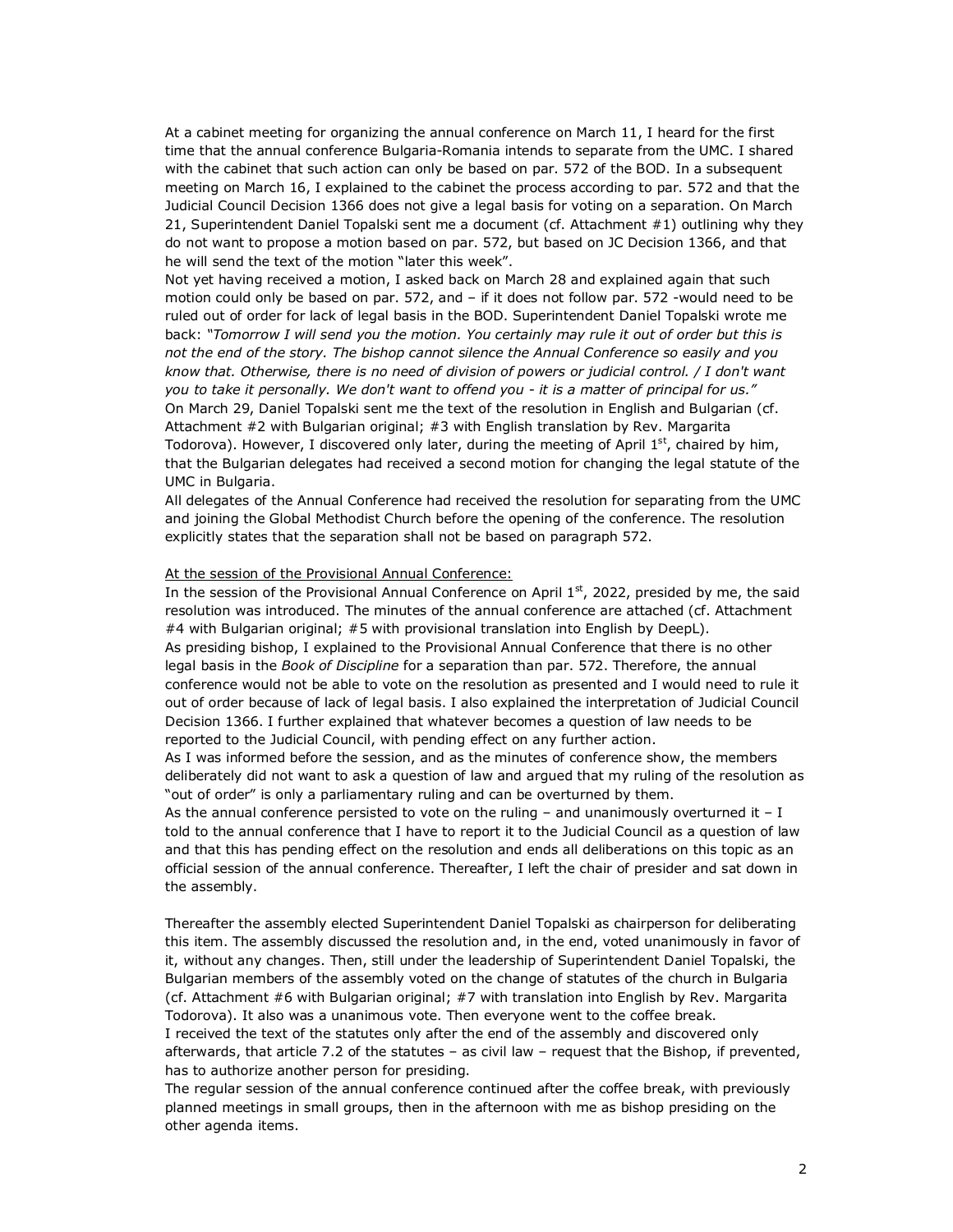After the close of the annual conference session:

Before reading the appointments at the end of the conference session, I shared with the superintendents that they will have to report to me till April 6, 2022, whether they want to continue under my leadership and not enact the vote of the assembly of April  $1<sup>st</sup>$  under the leadership of Rev. Daniel Topalski or whether they want to follow and enact those decisions and thus cut all ties with the United Methodist Church.

The newly appointed superintendent of Bulgaria, Rev. Krazimir Madzharov, confirmed to me that he wants to follow and enact the decisions taken by said assembly.

The superintendent of Romania, Rev. Rares Calugar, confirmed to me that their church council has decided that they firmly intend to separate from the United Methodist Church, but want to continue under my authority to find a respectful way of separation from the central conference.

### **2. The Question of Law Presented**

The resolutions submitted for voting at the Provisional Annual Conference are all premised on whether there is authority in the *Book of Discipline* for such actions. These are not parliamentary questions. Notwithstanding that the maker of the motion to adopt the resolutions sought to avoid asking any question of law, the resolutions presented questions of law under the *Discipline* within the meaning of Paragraph 51 of the 2016 *Book of Discipline*, and I am obligated to issue a ruling on such questions pursuant to Paragraph 51 regardless of whether a formal request for a decision of law is made, particularly in the context of a proposed separation of the annual conference from the UMC. Therefore, I state the questions of law as follows: (1) May an annual conference – or a provisional annual conference – in a central conference of the United Methodist Church separate from the UMC if it has not complied with Paragraph 572? (2) Do Paragraph 33 and Decision 1366 authorize an annual conference – or a provisional annual conference – in a central conference to separate from the UMC other than by complying with Paragraph 572 if the General Conference has not enacted any legislation to prescribe the process and requirements for the separation?

(3) May an annual conference – or a provisional annual conference – continue any consideration of these matters and elect a new chairperson for voting on these matters before a decision of law is reviewed by the Judicial Council?

### **3. Rulings on the Questions of Law**

(1) I rule that an annual conference – or a provisional annual conference – in a central conference does not have authority to separate from the United Methodist Church unless it complies with Paragraph 572 of the 2016 *Book of Discipline.* Here, the Provisional Annual Conference Bulgaria – Romania has not complied with Paragraph 572 and the resolution to separate, and all other actions taken pursuant to that resolution were out of order as unauthorized and are void and of no force or effect.

(2) I further rule that Paragraph 33 of the 2016 Book of Discipline and Decision 1366 do not authorize an annual conference to separate from the UMC other than by complying with Paragraph 572. Even if Paragraph 33 as interpreted by Decision 1366 were to provide some general authority for an annual conference of the UMC to separate from the denomination, that authority may only be exercised to effectuate a separation pursuant to legislation enacted by the General Conference that sets forth the process and requirements for separation. Since the General Conference has not enacted that legislation – except paragraph 572 – , there is not authority for the actions taken regarding separation and related matters by the Provisional Annual Conference Bulgaria – Romania and those actions were out of order as unauthorized and are void and of no force or effect.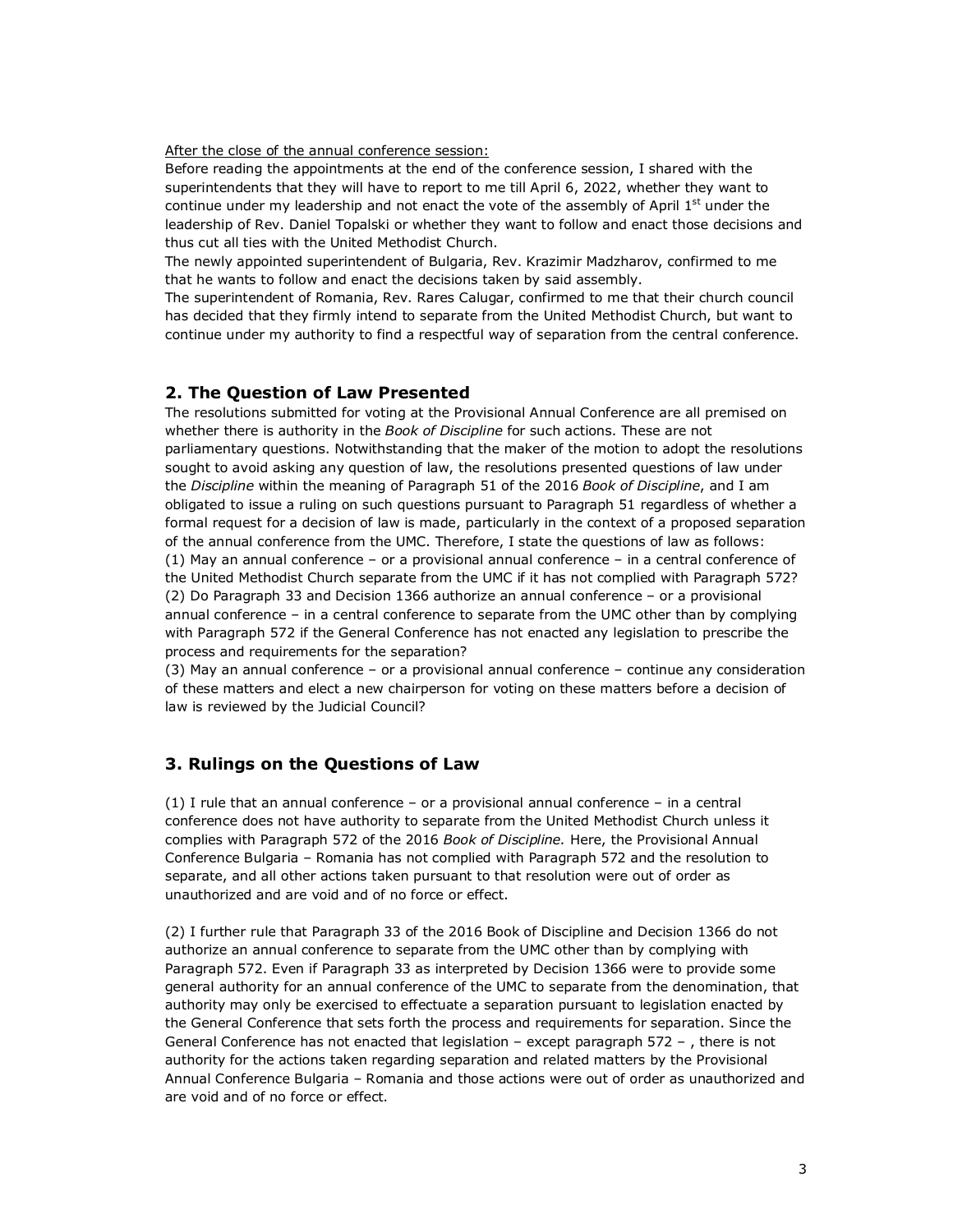(3) Because the annual conference had no authority to enact the resolution to separate and any other actions related to separation thereafter, I further rule that it was out of order to continue any consideration of these matters after my ruling a decision of law and until such decision of law is reviewed by the Judicial Council. Pursuant to Paragraph 51, my episcopal ruling was authoritative for that annual conference subject to review by the Judicial Council. Paragraph 101 provides that no part of the Constitution may be changed or adapted by a central conference, which includes the annual conferences within that central conference. The action of the annual conference was contrary to the order of Paragraph 51 and any further consideration of the matters was therefore also contrary to the order of the Discipline. The delegates had no authority to elect another presiding officer nor to continue consideration of the unauthorized matters.

Bishop Dr. Patrick Streiff

#### **Attachments:**

- #1: March 21, Document from D. Topalski
- #2: Resolution to AC, Bulgarian original
- #3: Resolution to AC, English translation
- #4: AC minutes April 1, Bulgarian original
- #5: AC minutes April 1, English translation
- #6: Motion with change of statutes of the church, Bulgarian original
- #7: Motion with change of statutes of the church, English translation

#### **Addresses:**

Superintendent of Bulgaria up to the Provisional Annual Conference 2022: Rev. Dr. Daniel Topalski,

Evangelical Methodist Episcopal Church in Bulgaria P.O. Box 70, BG-9001 Varna Phone: +359-898-67 25 64 daniel.topalski@methodist.bg

Superintendent of Bulgaria after the Provisional Annual Conference 2022: Rev. Krasimir Madzharov, Evangelical Methodist Episcopal Church in Bulgaria str. «Perla» 11, BG-8017 Gorno Ezerovo (Burgas) Phone: +359-889-69 34 15 district.superintendent@methodist.bg (oder krasimir.madzharov@methodist.bg)

Superintendent of Romania:

Rev. Rares Calugar, Biserica Metodista Unita Romania Str. Sanzienelor 19, RO-Cluj-Napoca Phone: +40-745-47 95 60 raresrevival@yahoo.com

Secretary of the Provisional Annual Conference 2022: Rev. Tsvetan Ilief, Evangelical Methodist Episcopal Church in Bulgaria «Dr. Long» UMC, G.S. Rakovski 86, BG-1000 Sofia Phone: +359-896-51 90 80 tsvetan.iliev@methodist.bg

Note: Bulgarian names are written in Cyrillic and transcriptions into the Latin alphabet may sometimes be done differently.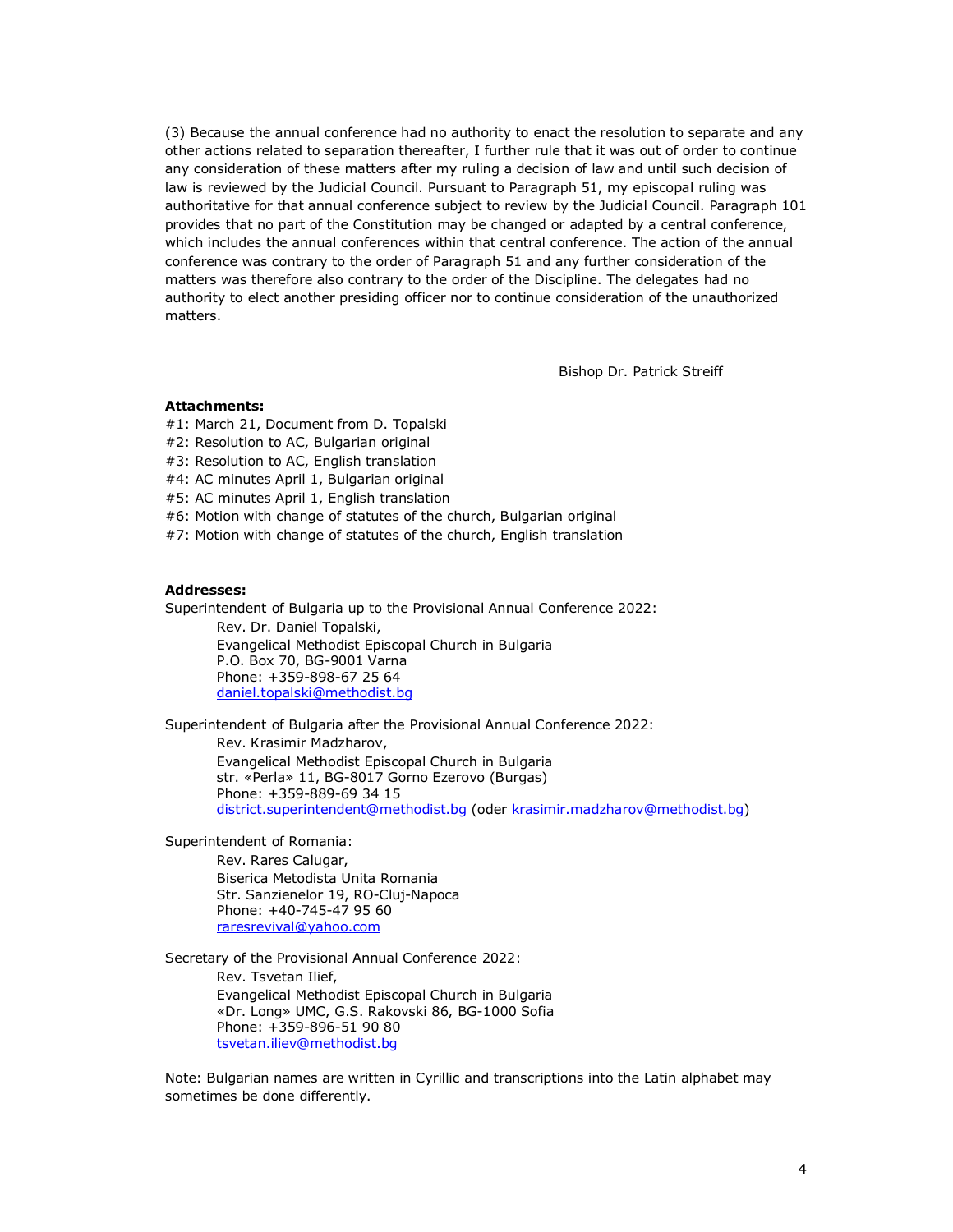# **RESOLUTION OF THE ANNUAL CONFERENCE FOR BULGARIA AND ROMANIA FOR WITHDRAWAL FROM THE UNITED METHODIST CHURCH**

In light of the current crisis in The United Methodist Church, the Annual Conference for Bulgaria and Romania enacts the following resolution:

1. The Annual Conference for Bulgaria and Romania (registered as the Evangelical Methodist Episcopal Church in Bulgaria and the various legal entities in Romania) withdraws from and severs all ties, legal or otherwise, with The United Methodist Church as of 01 May 2022 and immediately becomes an annual conference of the Global Methodist Church, a Wesleyan Christian church that upholds the authority of Scripture and seeks to live in obedience to the Lord's commands, as we understand them. From henceforth, this annual conference commits itself to live under the doctrinal standards and polity of the Global Methodist Church, as stipulated in its *Transitional Book of Doctrines and Discipline* and the *Book of Doctrines and Discipline* as hereafter adopted by its General Conference. This resolution is not made based on Article 572 of the Discipline of the United Methodist Church.

2. The Annual Conference for Bulgaria and Romania (registered as the Evangelical Methodist Episcopal Church in Bulgaria and the various legal entities in Romania) shall operate under the bishop or president pro tempore assigned by the Transitional Leadership Council of The Global Methodist Church, on the date at which this resolution becomes effective. The annual conference will assume responsibility for all salary, social and health benefits and operating expenses of such office. The Annual Conference for Bulgaria and Romania releases any claim on the Episcopal Fund of The United Methodist Church effective upon the date of its withdrawal from The United Methodist Church.

3. The Church Council of the Evangelical Methodist Episcopal Church in Bulgaria and the superintendent of the Romanian part of the Annual Conference are directed and empowered to take all actions necessary to effectuate this resolution for withdrawal from The United Methodist Church and joining with the Global Methodist Church. The first step in relation to this will be for the Annual Conference to amend the Articles of Incorporation of the Evangelical Methodist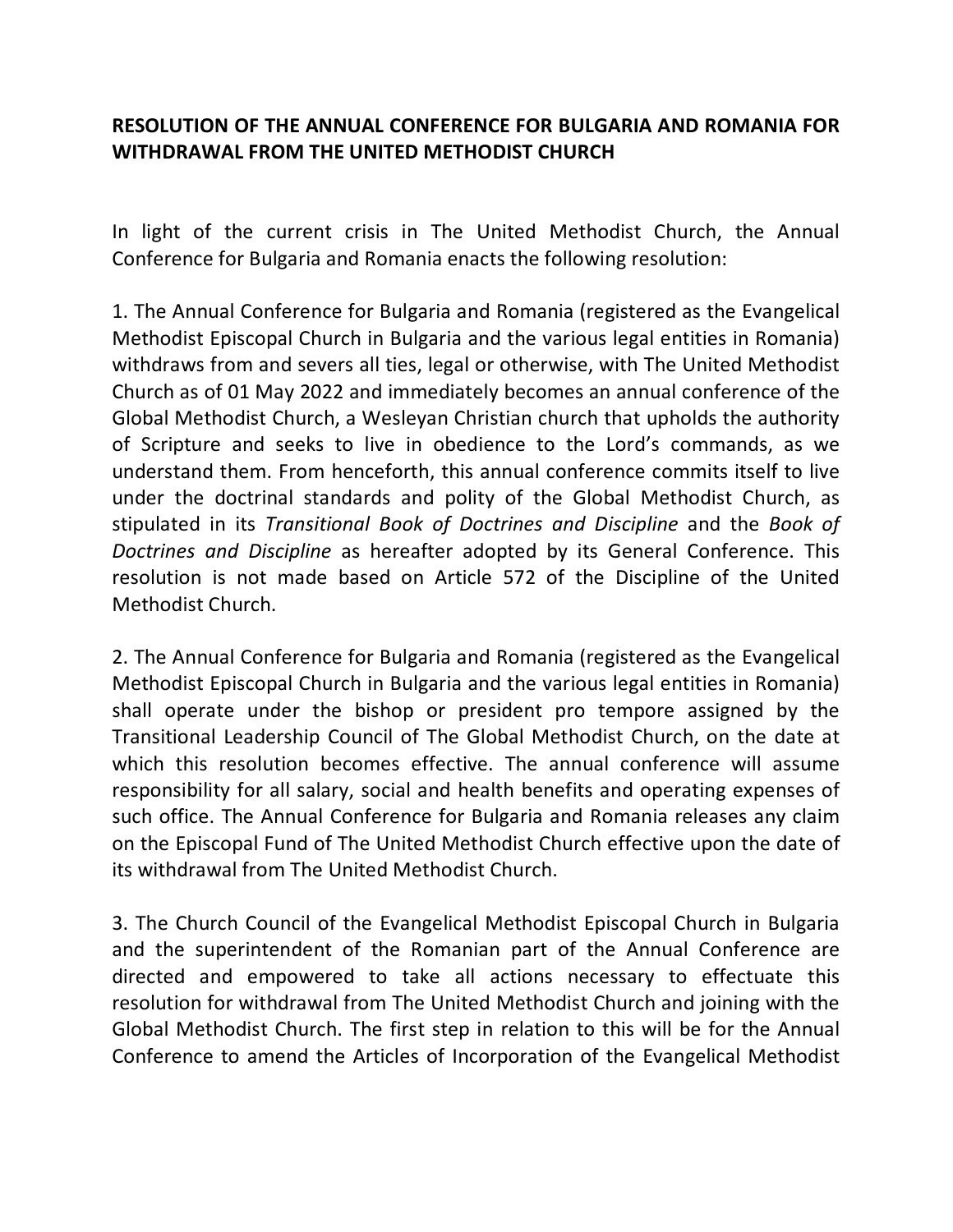Episcopal Church in Bulgaria according to the Laws for Religious Institutions and the present resolution.

4. The Evangelical Methodist Episcopal Church in Bulgaria and the various legal entities in Romania retain the entirety of their tangible and intangible property.

5. Following the effective date of this decision, a closed session of all pastors will be held, with each clergy member having the opportunity to sign a declaration of intent to surrender their credentials in The United Methodist Church, affirming their commitment to the *Transitional Book of Doctrines and Discipline* of the Global Methodist Church, and requesting the issuance of credentials from the Global Methodist Church. Clergy members of the Annual Conference who have signed such a declaration shall thereafter be entitled to a vote as clergy in the Annual Conference. Upon receiving the declaration, the Board of Ordained Ministry of the Annual Conference shall issue ordination credentials to persons signing the declaration recognizing their status in the Global Methodist Church. Persons who do not sign the declaration shall have no vote in the Annual Conference, and their failure to sign the declaration shall constitute a resignation from any board, agency, or leadership position in the Annual Conference. The same rule applies to all local pastors who sign the declaration continue their ministry in the Global Methodist church.

6. Any clergy member of the Annual Conference who desires to remain part of The United Methodist Church shall apply for transfer to an annual conference of The United Methodist Church in accordance with its *Book of Discipline.* 

7. Any lay members of the Annual Conference who intend to remain members of The United Methodist Church after the adoption of this resolution shall recuse themselves from any Annual Conference boards, agencies, and leadership positions and shall abstain from all votes on the business of the Annual Conference after the adoption of this resolution.

8. Any congregation of the Evangelical Methodist Episcopal Church in Bulgaria and in the Romanian part of the Annual Conference that desires to remain part of The United Methodist Church may do so by a simple majority vote of all professing members present and voting at a regular or called church conference. Such action must occur within one calendar year of this resolution becoming effective.